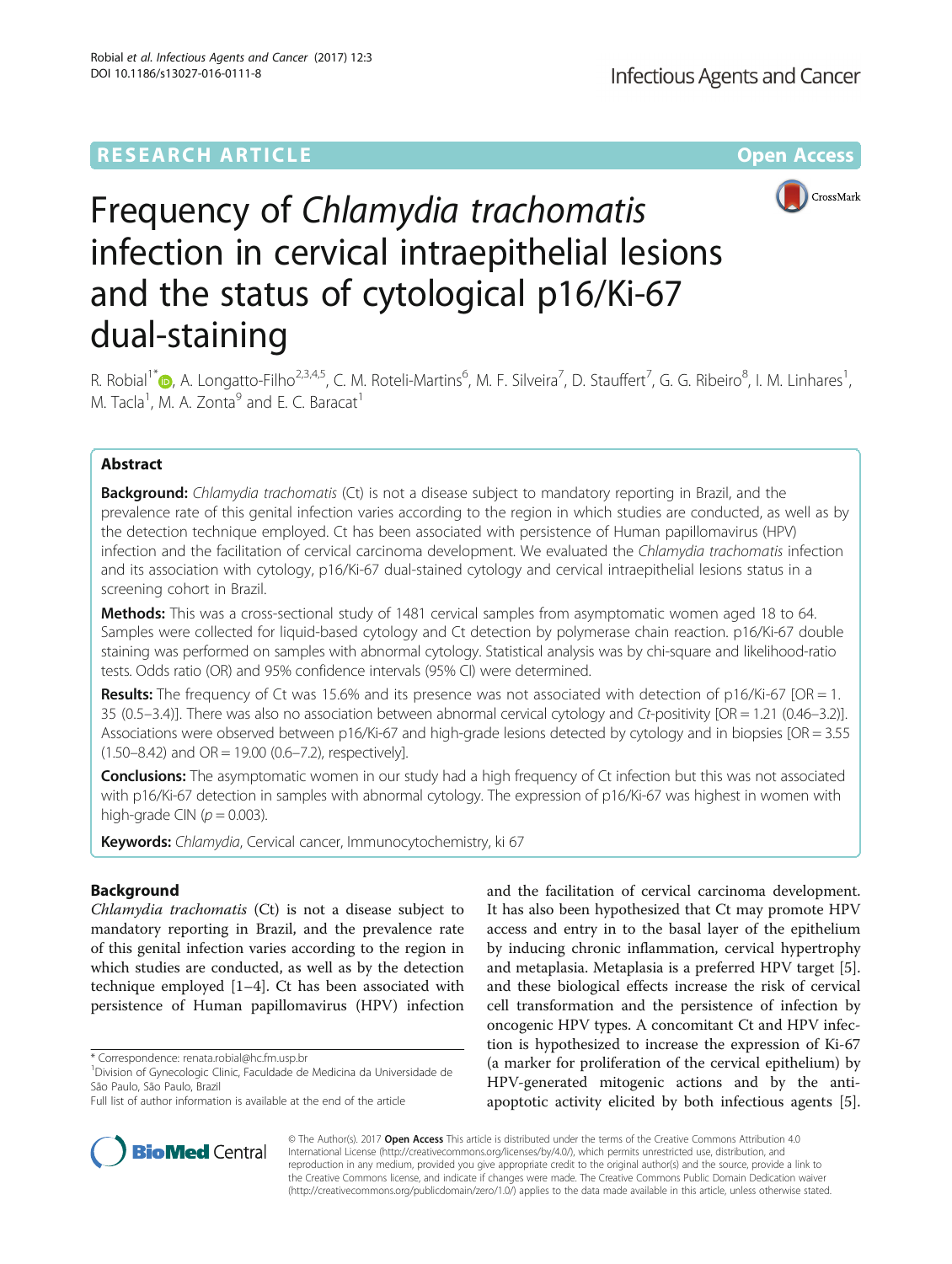Ct may also increase protein expression of oncogenic HPV16 in low-grade lesions [\[5](#page-6-0)].

Cervical cancer screening via cytology may reduce mortality by up to 50% under appropriate conditions and when solid population coverage is implemented; however, the sensitivity of cytology to detect CIN or invasive cancer may be  $<60\%$  [\[6\]](#page-6-0).

An increased understanding of how HPV contributes to cervical cell neoplastic transformation led to the routine use of biomarkers, such as p16, to identify HPVmediated transformation. Studies have suggested that analysis for the p16 biomarker by cytology and histology in cervical lesions may have clinical utility by optimizing the efficiency of cytological tests [[7](#page-6-0)]. Such findings have ensured greater efficiency in the early detection of cervical cancer. However, since some normal cervical cells may express p16, it is necessary to conduct additional morphologic evaluations. A recently developed p16 and Ki-67 detection kit enables the recognition of abnormal cells based on the double staining of both markers in the same cell, thereby possibly reducing the need for morphologic interpretation [\[7\]](#page-6-0).

Recent publications claims that p16/Ki-67 detect oncogenic molecular changes induced by a persistent HPV infection in the cell through detection of concordant expression of the tumors suppressor protein p16 (also cyclin-dependent kinase inhibitor 2A) and the proliferation marker Ki-67 in the same cell, which are mutually exclusive in cells with a normal cell cycle. Since the latter cells are consistently cell cycle arrested, the combination of antibodies detecting p16INK4a and the cell cycle progression marker Ki-67 in one cell allows for the unequivocal identification of truly HPV-transformed cervical cells [[8, 9\]](#page-6-0).

The present study was conducted to analyze Chlamydia trachomatis infection and its status with cytology, p16/

# **Methods**

This was a cross-sectional study of 1481 cervical samples preserved in liquid media, collected from asymptomatic women aged 18 to 64 and enrolled in a cervical cancer screening project in one clinical center (Leonor Mendes de Barros Hospital) in Sao Paulo, Brazil. Pregnant or hysterectomized women or women being treated for cervical neoplasia were excluded from the study. All women included in the study filled out a questionnaire on risk factors for cervical cancer. Cervical samples were collected at the ectocervix/endocervical junction with a Rover's Cervex-Brush and the material was placed in the liquid preservative medium (Fig. 1).

# Cytology slides preparation

The entire brush head was introduced into the tube containing the BD SurePath™ liquid (BD Diagnostics  $-$ TriPath, Burlington, NC, USA), and sent to laboratory. The slides were prepared according to the manufacturer's instructions, using  $BD$  PrepMate<sup>™</sup> and  $BD$ PrepStain™. All liquid-based preparations were performed with a semi-automated methodology, according to the manufacturer's instructions and manually analyzed.

Cytological changes were classified according to the 2014 Bethesda System [[10\]](#page-6-0) A colposcopy examination was requested for women with cytological abnormalities equal to or worse than Atypical Squamous Cells of Undetermined Significance (ASCUS).

# Chlamydia trachomatis detection

One thousand four hundred eighty one samples were collected for Ct detection in the BD cytology residual

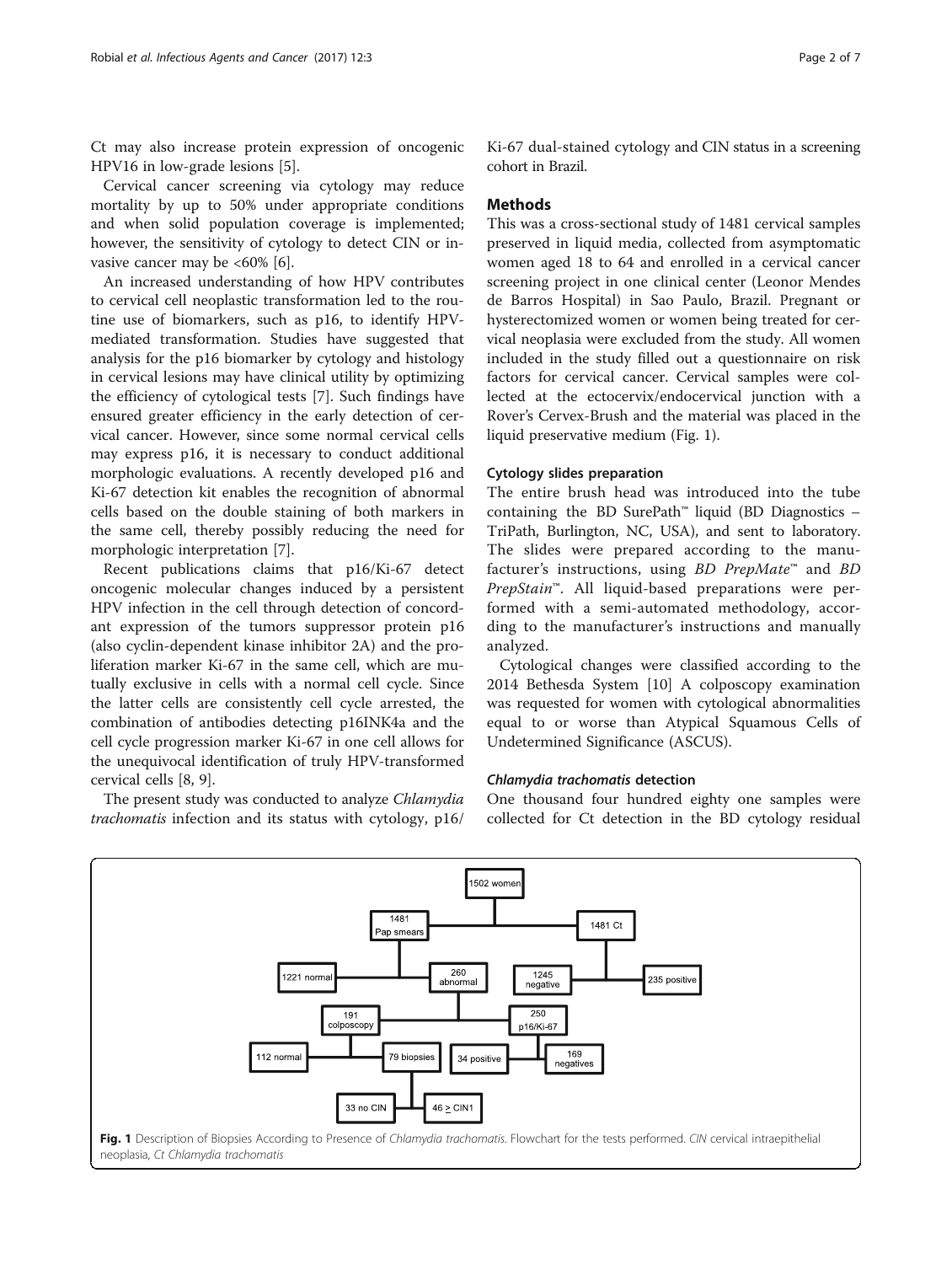medium with the BD ProbeTec Amplified DNA Test, according to the manufacturer's instructions.

#### Immunocytochemistry of p16/Ki-67 dual-staining

The CINtec PLUS p16/Ki-67 dual-staining analysis was conducted in cytology results equal to or worse than ASCUS.

Immunostaining was performed according to the manufacturer's instructions (Ventana, currently Roche Diagnostics GmbH, Mannheim, Germany).

The slides were analyzed searching for the presence of cervical epithelial cytoplasmic brown color and a red nuclear color, indicating concurrent expression of p16 and Ki-67. The presence of one or more cervical epithelial cells with both brown and red color was interpreted as a positive test result. The analyses were made by one of the authors (ALF).

## **Statistics**

Sample size for this study was based on the study of Santos et al. (2002), which detected a Ct prevalence of 20.7% in women aged 14 to 63. To obtain a similar frequency, with 95% CI and 2% error, the present study would have to include 1576 women. However, due to reading failures and material losses, 1481 women were analyzed, thereby attributing an error of 2.07% to the study.

Statistical analysis was conducted based on chisquared or likelihood-ratio tests. Odds ratio (OR) and the respective 95% confidence intervals (95% CI) were estimated.

# Results

#### Characteristics of the study population

The ages of the women enrolled for cervical cancer screening ranged from 18 to 64 years, with a mean of 40 years (SD = 11.2). Most women self-identified as White (58%), 33% were Afro-American while the remaining 9% were mixed race. The majority of subjects (57%) had a stable partner. The mean age at first sexual intercourse was 18 years  $(SD = 3.9)$ . The number of lifetime sexual partners ranged from 1 to 30, with a mean of 3 partners  $(SD = 2.5)$ .

Among the 1,481 women, 772 reported to have had at least one prior Pap test examination. Among of the 1351 women who answered the question regarding previous sexually transmitted disease (STD), 87% reported not to have had any prior STD. In relation to smoking, 64% of the women reported to never have smoked, and 17% of the women stopped smoking in the past 12 months.

## Frequency of Ct and association with p16/Ki-67

The Ct frequency was of 15.9%. No association was found between Ct and p16/Ki-67 positivity in women with

Table 1 Association of Chlamydia trachomatis with p16/Ki-67

| Variable | Chlamydia |          |   |          | OR (95% CI)     | Total | $\mathcal{P}$ |
|----------|-----------|----------|---|----------|-----------------|-------|---------------|
|          |           | Negative |   | Positive |                 |       |               |
|          | n         | $\%$     | n | $\%$     |                 |       |               |
| p16/Ki67 |           |          |   |          |                 |       |               |
| Negative | 140       | 84.3 26  |   | 15.7     | $\blacksquare$  | 166   | 0.529         |
| Positive | 28        | 80.0     | 7 | 20.0     | $1.35(0.5-3.4)$ | 35    |               |

abnormal cytology (Table 1). Only age (Table [2](#page-3-0)) and the number of lifetime sexual partners (Table [3](#page-3-0)) showed an association with detection of Ct (Tables 1 and [2\)](#page-3-0).

In particular women between 35 and 45 years old had a higher rate of Ct positivity when compared to women in other age groups. Women with over 10 lifetime partners had the highest rate of being positive for Ct  $(p)$  $= 0.015 \text{ OR } = 4.14$  $= 0.015 \text{ OR } = 4.14$  $= 0.015 \text{ OR } = 4.14$ ) (Tables [3](#page-3-0), 4 and [5\)](#page-4-0).

Among the histological results, women diagnosed with CIN1 had a higher frequency of Ct compared to women with other cytological findings, but the difference was not statistically significant ( $p = 0.112$ ) (Table [6](#page-4-0)).

Regarding the cytological findings, there was an association between p16/Ki-67 positivity and detection of high-grade lesions  $(OR = 3.55)$ , confirmed in women with CIN 2/3 who were highly positive for p16/Ki67 (Tables [7](#page-4-0) and [8\)](#page-5-0).

# **Discussion**

Prior studies have investigated the role of microorganisms like Ct that cause a chronic inflammation as a potential risk factor in the transmission and persistence of HPV, as well as contributing to the progression of cervical carcinogenesis [\[11](#page-6-0), [12](#page-6-0)]. Our study population had a 15.6% frequency of Ct infection, as assessed by analysis of the liquid preservative media utilized for cervical cancer screening. However, we did not detect an association between p16/Ki-67 expression and Ct in women with CIN.

In Brazil, four studies conducted in different states, one in Goiás, two in Paraná and one in Rio Grande do Norte showed a Ct prevalence of 10.9, 10.7, 12.7 and 10.9%, respectively, also compatible with results in the present study. A study conducted in the city of Manaus had a higher prevalence of 20.7%, and may be explained by regional or socioeconomic reasons [\[4, 13](#page-6-0)–[15\]](#page-6-0).

Ct is not an infection subjected to mandatory reporting in Brazil. Additionally, there are no specific programs implemented by the Ministry of Health to encourage screening for this infection. Because it is asymptomatic in most women, it is likely to be under-diagnosed. As such, its true prevalence in this country remains ambiguous. Asymptomatic untested women are obviously not treated. This may account for the high number of positive women in our study. The Ct prevalence estimates must be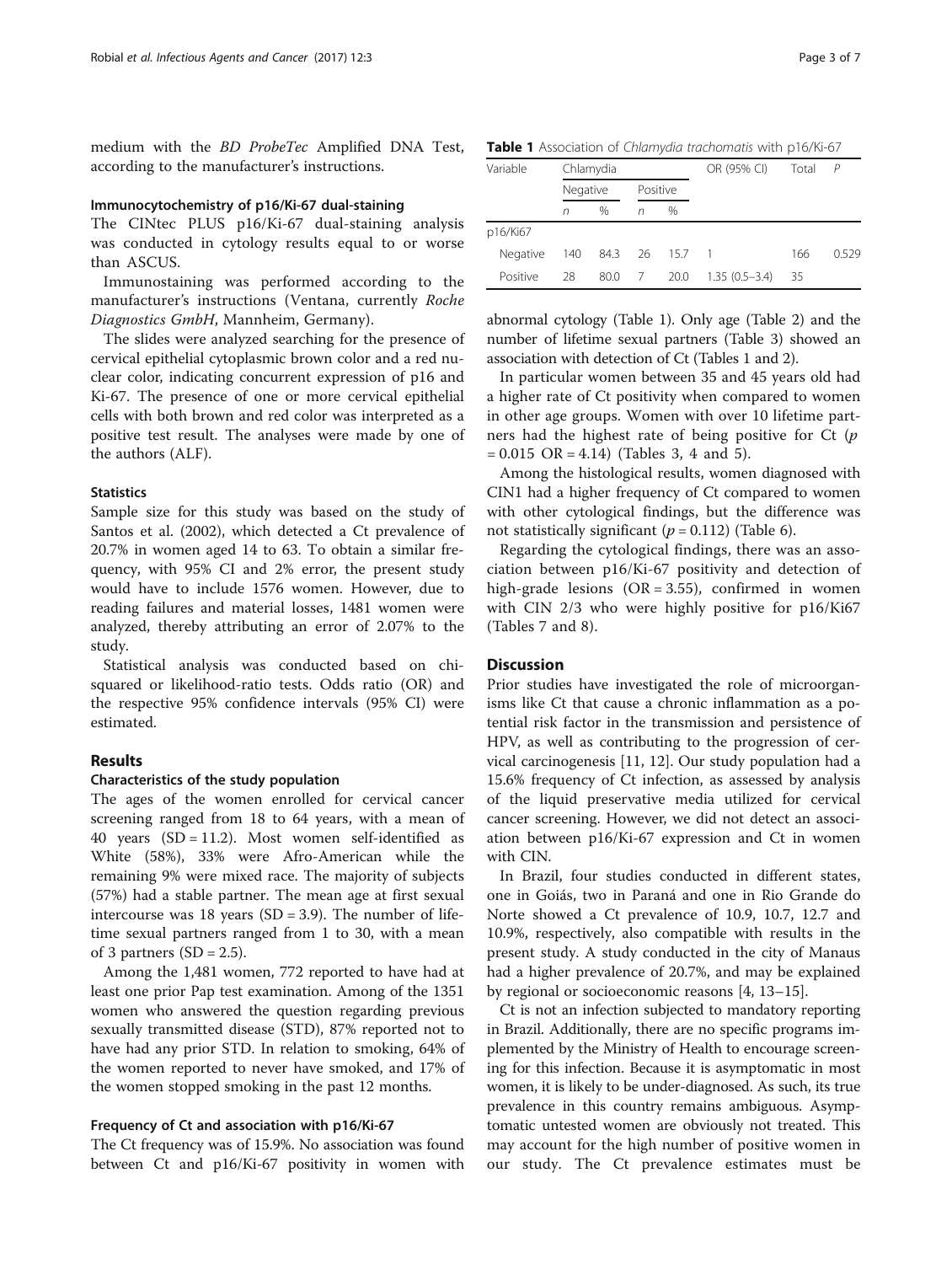| Variable            |            | Chlamydia trachomatis |          | OR (95% CI) | Total           | $\overline{p}$ |       |
|---------------------|------------|-----------------------|----------|-------------|-----------------|----------------|-------|
|                     | Negative   |                       | Positive |             |                 |                |       |
|                     | $\sqrt{n}$ | $\%$                  | $\eta$   | %           |                 |                |       |
| Age Group           |            |                       |          |             |                 |                |       |
| $\leq$ 25           | 125        | 88.7                  | 16       | 11.3        |                 | 141            | 0.040 |
| $26 - 35$           | 295        | 84.5                  | 54       | 15.5        | $1.43(0.8-2.6)$ | 349            |       |
| $36 - 45$           | 352        | 80.2                  | 87       | 19.8        | $1.93(1.1-3.4)$ | 439            |       |
| $46 - 55$           | 352        | 86.3                  | 56       | 13.7        | $1.24(0.7-2.2)$ | 408            |       |
| > 55                | 126        | 87.5                  | 18       | 12.7        | $1.12(0.5-2.3)$ | 144            |       |
| Schooling (Years)   |            |                       |          |             |                 |                |       |
| $< 8\,$             | 392        | 82.9                  | 81       | 17.1        |                 | 473            | 0.156 |
| $8 - 11$            | 634        | 86.4                  | 100      | 13.6        | $0.76(0.6-1.0)$ | 734            |       |
| >11                 | 182        | 82.4                  | 39       | 17.6        | $1.04(0.7-1.6)$ | 221            |       |
| Marital Status      |            |                       |          |             |                 |                |       |
| Single              | 530        | 85.8                  | 88       | 14.2        |                 | 618            | 0.211 |
| Living with partner | 696        | 83.4                  | 139      | 16.6        | $1.20(0.9-1.6)$ | 835            |       |
| Smoking             |            |                       |          |             |                 |                |       |
| Never               | 793        | 85.7                  | 132      | 14.3        |                 | 925            | 0.128 |
| Currently           | 234        | 81.0                  | 55       | 19.0        | $1.41(1.0-2.0)$ | 289            |       |
| Previously          | 202        | 83.1                  | 41       | 16.9        | $1.22(0.8-1.8)$ | 243            |       |

<span id="page-3-0"></span>Table 2 Frequency of Chlamydia trachomatis according to demographic variables

| <b>Table 3</b> Frequency of Chlamydia trachomatis according to |  |  |
|----------------------------------------------------------------|--|--|
| sexual and obstetric history                                   |  |  |

| Age at sexual debut (years)         |      |      |     |      |                   |      |       |
|-------------------------------------|------|------|-----|------|-------------------|------|-------|
| < 15                                | 299  | 84.0 | 57  | 16.0 | 1                 | 356  | 0.875 |
| $16 - 19$                           | 622  | 84.6 | 113 | 15.4 | $0.95(0.7-1.3)$   | 735  |       |
| >19                                 | 298  | 85.4 | 51  | 14.6 | $0.90(0.6 - 1.3)$ | 349  |       |
| Number of Lifetime Partners         |      |      |     |      |                   |      |       |
| $1 - 4$                             | 1022 | 85.3 | 176 | 14.7 | 1                 | 1198 | 0.015 |
| $5 - 10$                            | 195  | 82.3 | 42  | 17.7 | $1.25(0.9-1.8)$   | 237  |       |
| >10                                 | 12   | 60.0 | 8   | 40.0 | 3.87 (1.56-9.61)  | 20   |       |
| Number of Partners in the Past Year |      |      |     |      |                   |      |       |
| $0 - 1$                             | 1160 | 84.7 | 209 | 15.3 | 1                 | 1369 | 0.709 |
| $2 - 4$                             | 75   | 81.5 | 17  | 18.5 | $1.26(0.7-2.2)$   | 92   |       |
| >4                                  | 5    | 83.3 | 1   | 16.7 | $1.11(0.1-9.5)$   | 6    |       |
| Parity                              |      |      |     |      |                   |      |       |
| 0                                   | 230  | 85.2 | 40  | 14.8 | 1                 | 270  | 0.804 |
| $1 - 2$                             | 543  | 85.0 | 96  | 15.0 | $1.02(0.7-1.5)$   | 639  |       |
| >2                                  | 443  | 83.7 | 86  | 16.3 | $1.12(0.7-1.7)$   | 529  |       |
| Prior STD                           |      |      |     |      |                   |      |       |
| <b>No</b>                           | 999  | 85.5 | 170 | 14.5 | 1                 | 1169 | 0.083 |
| Yes                                 | 130  | 80.2 | 32  | 19.8 | $1.45(0.9-2.2)$   | 162  |       |

interpreted within the context of national and cultural differences, of sexual behavior and the health system. Brazil is a very large country whose population has different cultural and socioeconomic development levels, which most likely explains the reported regional differences [[16](#page-6-0)–[18\]](#page-6-0).

Age was the only demographic variable in this study that was associated with Ct infection. Women aged 35 to 45 years had the highest likelihood of being Ct positive. This observation differs from studies conducted in the United States, where the highest prevalence was among women aged 15 to 24 years. In the United States

| Table 4 Result of the multiple logistic regression model to |  |  |  |
|-------------------------------------------------------------|--|--|--|
| explain chlamydia positivity                                |  |  |  |

| Variable                   | OR.  | IC (95%)      | р     |
|----------------------------|------|---------------|-------|
|                            |      |               |       |
| Age group (years)          |      |               |       |
| $\leq$ 25                  | 1.00 |               |       |
| > 25 e < 35                | 1.50 | $0.81 - 2.77$ | 0.195 |
| > 35 e < 45                | 2.01 | $1.12 - 3.63$ | 0.020 |
| $> 45 e \le 55$            | 1.35 | $0.73 - 2.47$ | 0.339 |
| > 55                       | 1.26 | $0.61 - 2.63$ | 0.532 |
| Number of partners in life |      |               |       |
| $1 - 4$                    | 1.00 |               |       |
| $5 - 10$                   | 1.20 | $0.83 - 1.75$ | 0.332 |
| >10                        | 4.14 | 1.66-10.36    | 0.002 |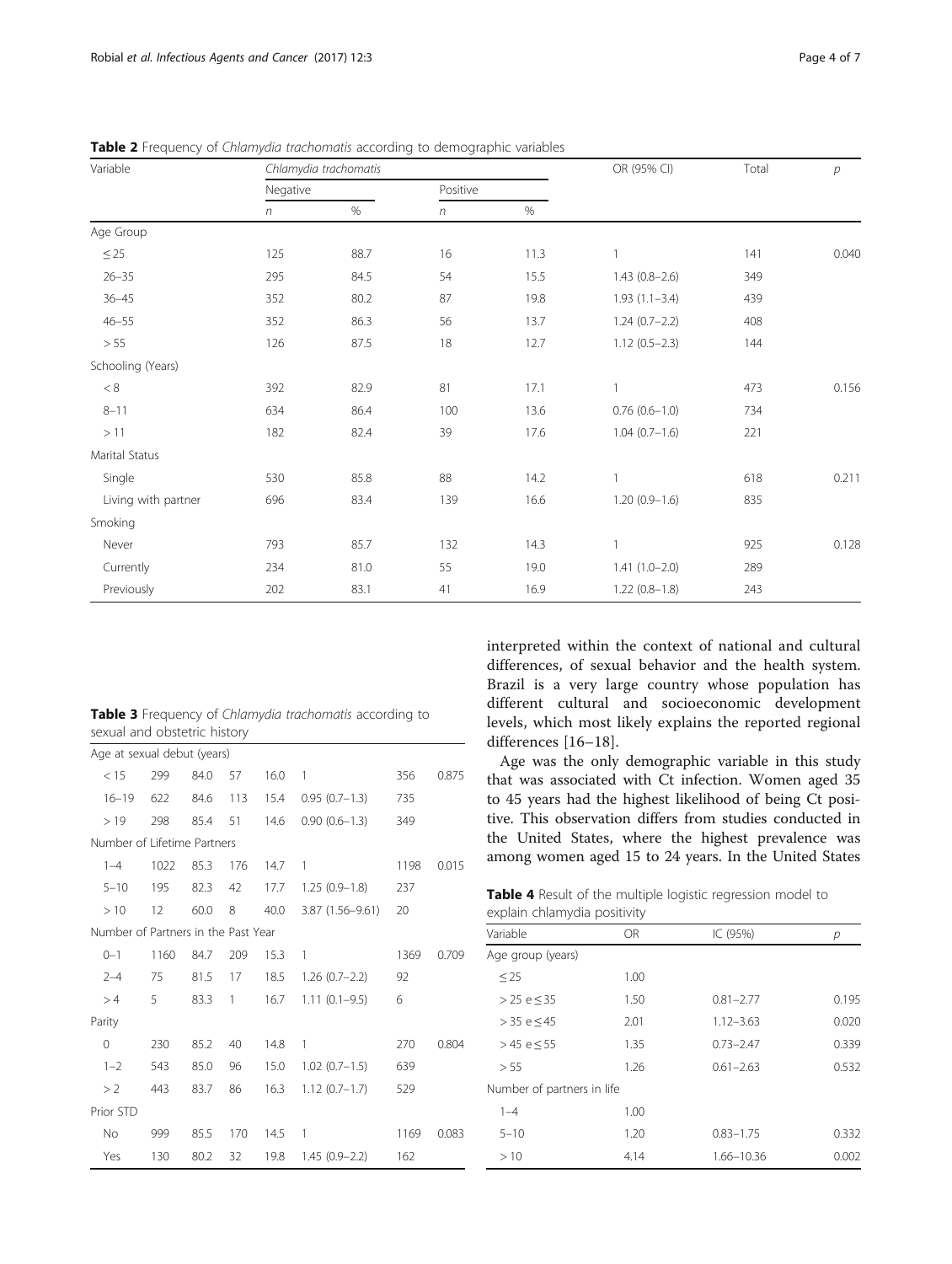| Variable            |          | Chlamydia trachomatis |              | OR (95% CI) | Total              | P    |       |
|---------------------|----------|-----------------------|--------------|-------------|--------------------|------|-------|
|                     | Negative |                       | Positive     |             |                    |      |       |
|                     | n        | $\%$                  | $\sqrt{n}$   | %           |                    |      |       |
| Cytology            |          |                       |              |             |                    |      |       |
| Normal/Inflammatory | 1038     | 84.8%                 | 186          | 15.2        |                    | 1224 | 0.935 |
| <b>ASCUS</b>        | 45       | 80.4                  | 11           | 19.6        | $1.36(0.7-2.7)$    | 56   |       |
| LSIL                | 134      | 83.8                  | 26           | 16.2        | $1.08(0.7-1.7)$    | 160  |       |
| <b>HSIL</b>         | 23       | 82.1                  | 5            | 17.9        | $1.21(0.46 - 3.2)$ | 28   |       |
| AGC                 | 6        | 85.7                  |              | 14.3        | $0.93(0.1 - 7.8)$  | 7    |       |
| <b>SCC</b>          |          | 100.0                 | $\mathbf{0}$ | $\circ$     | #                  |      |       |

<span id="page-4-0"></span>Table 5 Association between Pap smears and Chlamydia trachomatis infection

screening programs for Ct are available for women aged 25 years or younger, and for women at risk for this infection. Increased testing and treatment may explain the overall lower prevalence, as well as the lower rate found among women aged 25 years and older in the United States as compared to Brazil [[12\]](#page-6-0).

When assessing other demographic factors, such as years of schooling, marital status and smoking, there was no positive association with Ct presence, similar to what has been reported in other national studies [[13\]](#page-6-0).

The analysis of sexual and obstetric history reveals that only the number of lifetime partners was associated with being positive for Ct. Women with more than 10 partners had a four fold higher rate of positivity than did women with 1–4 partners. This is explained by the fact that Ct is a sexually transmitted disease, and infection is associated with high-risk sexual behavior. This association was also demonstrated in a prior Brazilian study [[13](#page-6-0)].

Because it is an infection in which 90% of infected women are asymptomatic but, nevertheless, can have serious consequences for both reproductive and fetal health, Ct has been considered the non-viral STD with the highest burden for public health. Several lines of evidence suggest that screening for Ct is cost effective when its prevalence is above 3%. The few Brazilian studies

Table 6 Association between biopsies and Chlamydia trachomatis infection

| Variable   |          | Chlamydia trachomatis |          |      | OR (95% CI)         | Total | $\overline{P}$ |
|------------|----------|-----------------------|----------|------|---------------------|-------|----------------|
|            | Negative |                       | Positive |      |                     |       |                |
|            | n        | $\%$                  | n        | $\%$ |                     |       |                |
| Histology  |          |                       |          |      |                     |       |                |
| Normal     | 86       | 79.6%                 | $22$     | 20.4 | -1                  | 108   | 0194           |
| Cervicitis | 30       | 93.8                  | 2        | 6.2  | $0.26(0.06 - 1.18)$ | 32    |                |
| $CIN$ 1    | 21       | 778                   | 6        | 22.2 | $1.12(0.40 - 3.1)$  | -27   |                |
| CIN2/3     | 10       | 76.9                  | 3        | 23.1 | $1.17(0.3 - 4.63)$  | 13    |                |

CIN 1 cervical intraepithelial neoplasia 1

CIN2/3 cervical intraepithelial neoplasia 2 and 3

conducted until now clearly justify the implementation of systematic screening of women for this infection [[18\]](#page-6-0).

We did not observe an association between abnormal cervical cytology and the presence of Ct. An analysis of women with abnormal cytological results revealed a higher prevalence of Ct infection in women with atypical lesions (ASCUS), followed by low-grade lesions (LSIL), in which almost 20% were Ct positive. These observed rates were similar to other Brazilian studies with women in the same age group [[14\]](#page-6-0).

In women who underwent a colposcopy examination a greater prevalence of Ct positivity was found in women with CIN1. However, the lack of statistical significance may be due to the low number of biopsies conducted after the cytology results. No prior Brazilian studies have assessed this association.

Our study was limited by the lack of HPV testing, due to the limited amount of residual material available. It is necessary, however, to take into consideration the "status" of HPV infection and the natural history of cervical cancer when determining the role of Ct as a co-factor in CIN or invasive cancer. HPV infection is a highly prevalent sexually transmitted viral infection, whereas Ct is the most commonly sexually transmitted bacterial infection, and co-infections with both microorganisms are quite common. No association was found in this study between Ct infection and cytology and positive biopsies for CIN, presumed positive for HPV. These results differ from other studies that found a positive association between HPV and Ct detected by serology [\[19](#page-6-0), [20\]](#page-6-0),.

Table 7 Association of p16/Ki-67 expression with Low-grade and High-Grade Cytological Diagnosis

| and ringer Grade Cytological Diagnosis |            |      |             |         |                               |       |              |
|----------------------------------------|------------|------|-------------|---------|-------------------------------|-------|--------------|
| Variable                               | Cytology   |      |             |         | OR (95% CI)                   | Total | $\mathsf{P}$ |
|                                        | ASCUS/LSIL |      | <b>HSIL</b> |         |                               |       |              |
|                                        | n          | $\%$ | n           | $\%$    |                               |       |              |
| P16/ki67                               |            |      |             |         |                               |       |              |
| Negative                               | 141        | 88.1 |             | 19 11.9 | 1.00                          | 160   | 0.003        |
| Positive                               | 23         |      |             |         | 67.6 11 32.4 3.55 (1.50-8.42) | - 34  |              |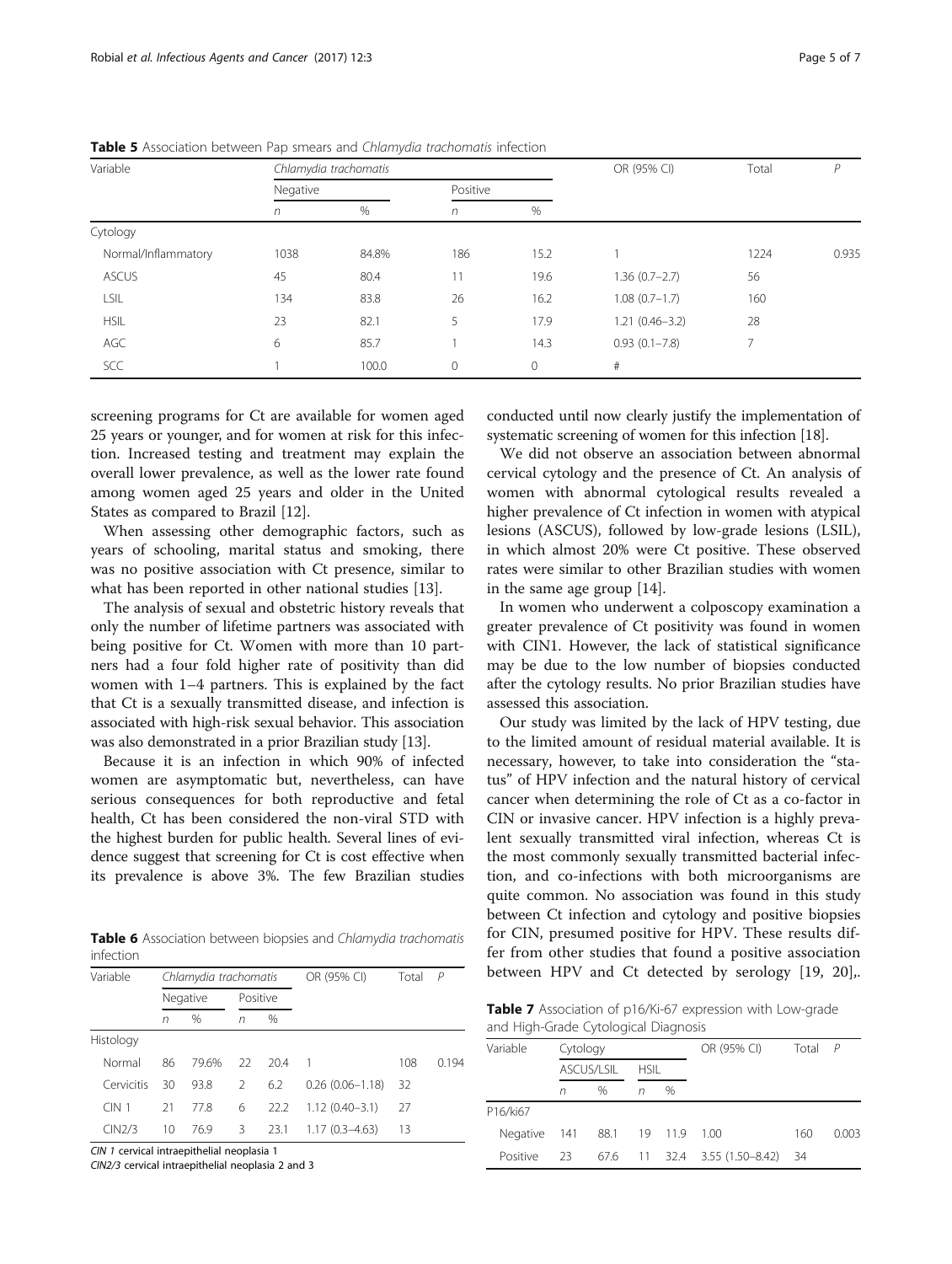| Variable                    | P16/Ki67 |      |          |      | OR (95% CI)         | Total | D       |
|-----------------------------|----------|------|----------|------|---------------------|-------|---------|
|                             | Negative |      | Positive |      |                     |       |         |
|                             | n        | $\%$ | n        | %    |                     |       |         |
| Colposcopy/Biopsies         |          |      |          |      |                     |       |         |
| Normal Colposcopy/No Biopsy | 76       | 90.5 | 8        | 9.5  | 1.00                | 84    | < 0.001 |
| Cervicitis                  | 22       | 81.5 | 5        | 18.5 | $2.16(0.64 - 7.27)$ | 27    |         |
| CIN <sub>1</sub>            | 20       | 76.9 | 6        | 23.1 | $2.85(0.89 - 9.16)$ | 26    |         |
| CIN 2/3                     | 4        | 33.3 | 8        | 66.7 | 19.00 (4.67-77.36)  | 12    |         |
| Total                       | 122      | 81.9 | 27       | 18.1 |                     | 149   |         |

<span id="page-5-0"></span>**Table 8** Association of p16/Ki67 Expression with colposcopy and histological results

Chi-squared test; OR and IC (95%) calculated using bivariate logistic regression

CIN1 cervical intraepithelial neoplasia 1 CIN2/3 cervical intraepithelial neoplasia 2 and 3

However it was similar to other studies using the same methodology that did not find any association between *Ct* DNA detection and subsequent risk of

CIN2/3 [\[21](#page-6-0), [22](#page-6-0)]. This study utilized p16/Ki-67 expression as a marker of transforming HPV infections. The study was designed to explore the possible association between a Ct infection and consequences of a persistent HPV infection by the use of p16/Ki-67, instead of testing for HPV DNA. In most cases, HPV DNA is unable to distinguish between persistent and transient infection. We conclude that there is no association between Ct and p16/Ki-67 positivity in women with abnormal cytology [[22](#page-6-0)].

Most women with cytological findings were negative for p16/Ki-67 expression. However, approximately one fourth of the abnormal cytological results were positive for p16/Ki-67 double staining, a finding compatible with publications demonstrating that women with p16/Ki-67 positivity were also the women infected with HPV. Women with HSIL had a higher positivity prevalence (37%) than did women with LSIL. p16/Ki-67 positivity is therefore associated with a threefold higher prevalence in women with a high-grade lesion. These results were comparable to a recent study assessing the use of p16/ Ki-67 in a sample from women referred for colposcopy and finding that this marker indeed had a higher positivity in women with high-grade lesions [[23](#page-6-0), [24\]](#page-6-0).

Evaluation of the association of p16/Ki-67 expression with histopathological results also revealed a higher rate of p16/Ki-67 positivity in women with CIN2 or more advanced lesions. p16/Ki-67 positivity increased with the seriousness of the lesion. When the biopsy result revealed chronic cervicitis, approximately 20% of the cases were positive; positivity was higher with CIN1 (25%) and, in women with CIN2 or more advanced lesions, almost 70% of the cytological preparations were positive for the double stain. The results are consistent with other studies in which p16/

Ki-67 activity in a colposcopy population had similar associations [[24](#page-6-0)].

A possible relationship between Ct and either cytological or histopathological alterations characteristic of HPV infection remains to be clarified. An association between Ct and a persistent HPV infection may occur preferentially in high-risk women, while a Ct infection may be associated with the clearance of an HPV infection in women who develop an intense inflammatory response to Ct. The identification of women in whom a concurrent Ct infection may be beneficial or detrimental to HPV persistence and progression remains to be clarified [[21, 25, 26](#page-6-0)].

# Conclusion

Ct infection in our study population had a frequency of 15.6% and was associated with age and number of lifetime sexual partners. It was not associated with p16/Ki-67 expression in women with CIN. A possible relationship between Ct and either cytological or histopathological alterations leading to development or persistence of HPV infection remains to be clarified.

#### Abbreviations

AGC: Atypical glandular cells; ASCUS: Atypical squamous cells of undetermined significance; CIN: Cervical intraepithelial lesions; CIN 1: Cervical intraepithelial neoplasia 1; CIN2/3: Cervical intraepithelial neoplasia 2 and 3; Ct: Chlamydia trachomatis; HPV: Human papillomavirus; HSIL: High-grade squamous intraepithelial lesions; LSIL: Low-grade lesions; SCC: Squamous cell carcinoma

#### Acknowledgements

The authors thank the study participants, and of Hospital Leonor Mendes de Barros local team.

#### Funding

The authors received no financial support or other form of compensation for the development of the manuscript.

#### Availability of data and materials

The datasets generated during and/or analyzed during the current study are available from the corresponding author on reasonable request.